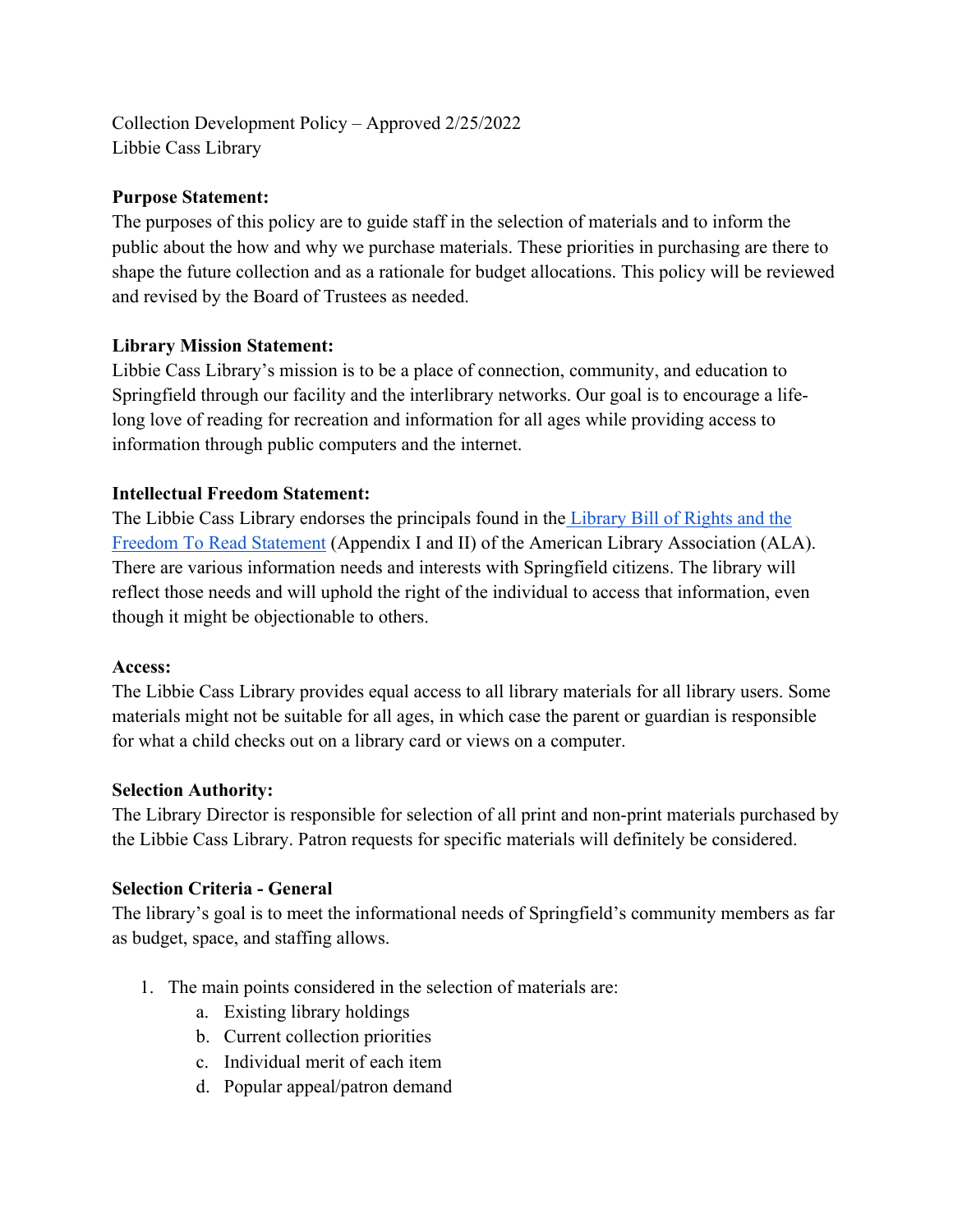- e. Availability of the material or information elsewhere.
- f. Budget

 2. Reviews are important but not the only determining factor concerning new materials. Good sources for reviews are: Library Journal, Booklist, Kirkus, Publisher's Weekly, Book Page, School Library Journal, and Horn Book. The lack of reviews or an unfavorable review shall not be the only reason for rejecting a title which is in demand.

 3. No materials will be excluded because of the race, nationality, gender, sexual orientation, political or social view of the author. The library must maintain a neutral point of view to serve the needs of the entire community.

 4. Due to limited space and budget, the library cannot purchase all materials that are requested by patrons. Any materials suggested but not purchased, and published more than six months previously, will be requested as an InterLibrary Loan from another library.

#### **Selection Criteria (Adult and Children's / Young Adult materials--Print, Audio and DVDs)**

Collection development for all materials is a balance between books and series that are popular and trendy, and books that will have long term value. Potential titles for reviews can be found in library magazines and newspapers. Our goal is to meet the needs of the hesitant reader and the voracious reader. The reading tastes of the Springfield community and regular visitors to the library will be given special attention.

## **Selection Criteria (NH Downloadable Books)**

The NHDB collection consists of fiction and nonfiction ebooks and audiobooks, and aims to supplement the popular physical collection found in NH public libraries. Digital materials are selected by the state library with consideration of patron demand, popularity, availability and cost.

## **Collections Maintenance - Weeding**

An up-to-date, attractive, and useful collection is maintained through a continual withdrawal and replacement process. Replacement of worn volumes is dependent upon condition, current demand, usefulness, more recent acquisitions, and availability of newer editions. This ongoing process of weeding is the responsibility of the Library Director and staff. Withdrawn materials will be handled in a similar manner as donated materials. They will be offered to the public, sent to Better World Books, or recycled.

The Libbie Cass Library subscribes to the CREW method when weeding the collection. (Continuous Review, Evaluation, and Weeding). The CREW method uses an acronym, MUSTIE, to indicate when an item should be removed.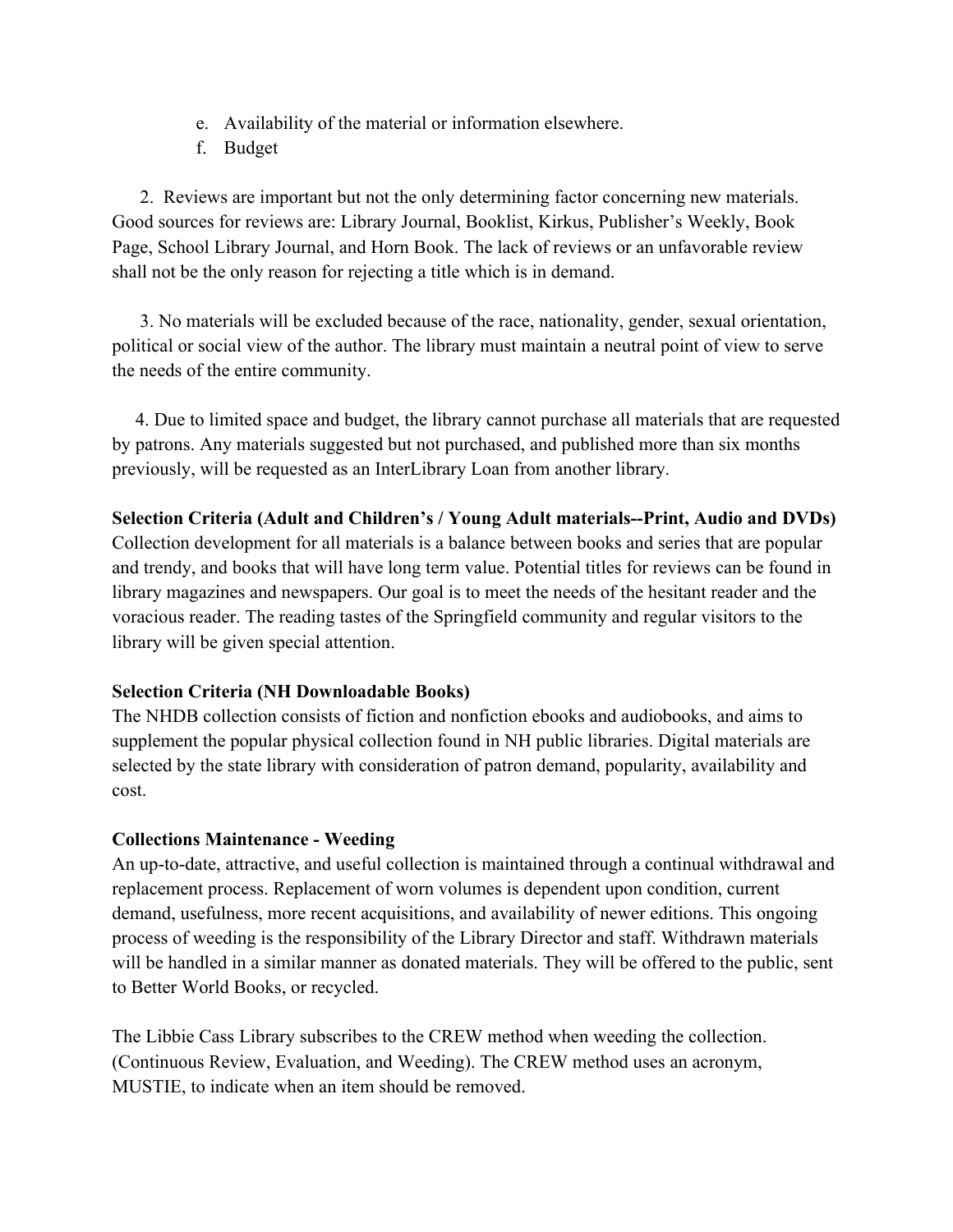**M**isleading and/or factually inaccurate or out-of-date **U**gly (worn out beyond mending) **S**uperseded by a new edition or a better source **T**rivial (of no discernible literary or scientific merit) **I**rrelevant to the needs and interests of the community **E**lsewhere (the material may be easily borrowed from another source)

## **Gifts/Donations of Materials**

- 1. Books and other materials will be accepted on the condition that the library has the authority to decide what to do with them. They could be added to the collection, offered to the public, sent to Better World Books, or recycled.
- 2. Gifts of money, art objects, antiques, and real or personal property will be accepted at the discretion of the Board of Trustees.
- 3. The library will not store materials which are not outright gifts.

# **Requests for Reconsideration - Challenged Materials**

The Libbie Cass Library recognizes that some materials are controversial and that any given item may offend some patrons. Selection of materials will not be made on the basis of anticipated approval or disapproval but solely on the principles in this policy.

## **Procedures for Request of Reconsideration of Library Materials**

Patrons requesting that material be withdrawn or restricted within the collection may complete a Request for Reconsideration form, available on the library website. The patron will also be given a copy of ALA's Library Bill of Rights, Freedom to Read, Freedom to View, which we have adopted as part of our library policies.

Complete Request of Reconsideration forms will be reviewed by the Library Director and the material will be evaluated based on the complaint. The Director will issue a written decision to the patron, which may be appealed to the Library's Board of Trustees. In the event of an appeal, the inquiry will be placed on the agenda of the next Trustee Meeting. The Board will issue a written decision to the patron within 7 business days of the meeting. The decision of the Board of Trustees is final.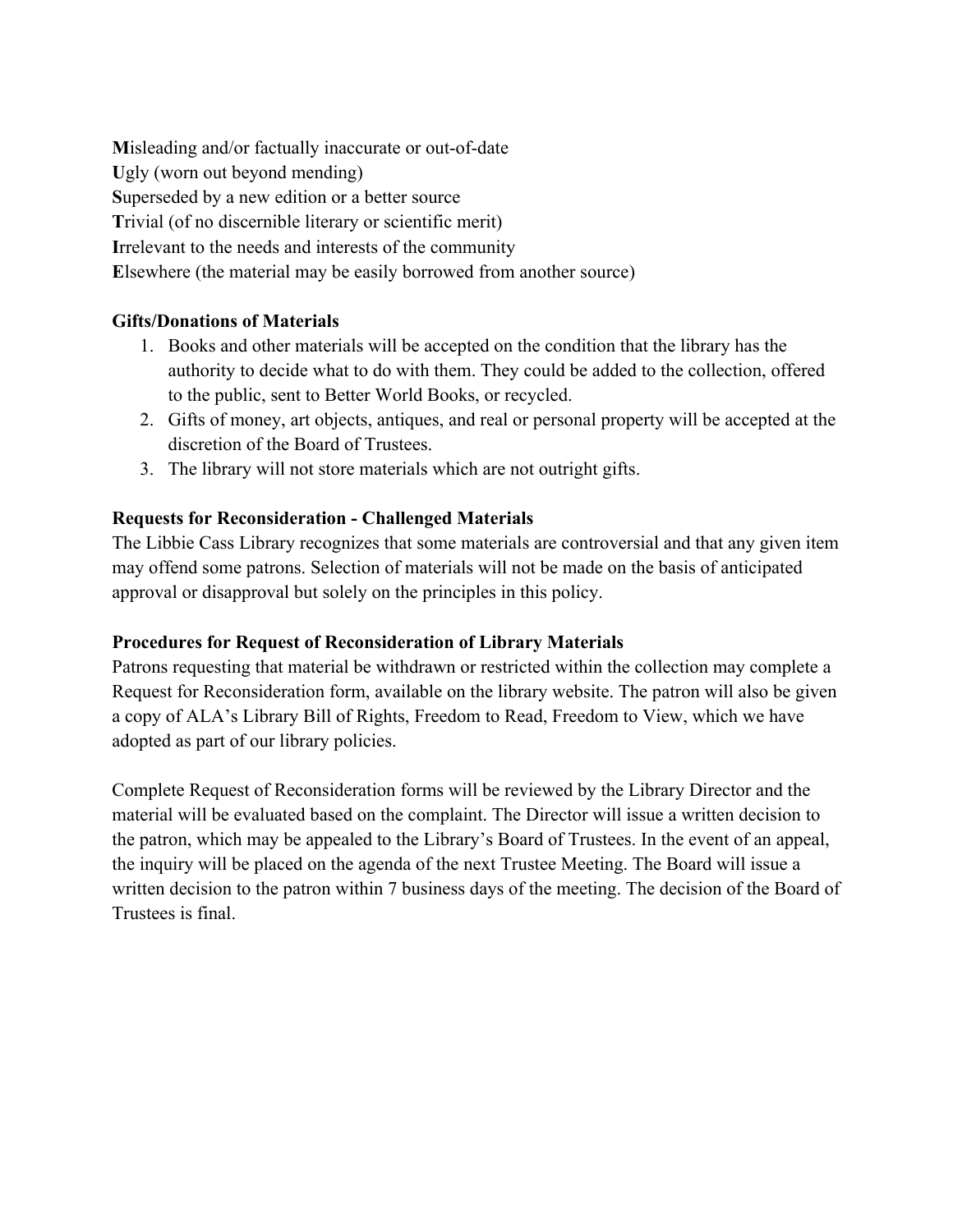Appendix I: Library Bill of Rights

The American Library Association affirms that all libraries are forums for information and ideas, and that the following basic policies should guide their services.

I. Books and other library resources should be provided for the interest, information, and enlightenment of all people of the community the library serves. Materials should not be excluded because of the origin, background, or views of those contributing to their creation. II. Libraries should provide materials and information presenting all points of view on current

and historical issues. Materials should not be proscribed or removed because of partisan or doctrinal disapproval.

III. Libraries should challenge censorship in the fulfillment of their responsibility to provide information and enlightenment.

IV. Libraries should cooperate with all persons and groups concerned with resisting abridgment of free expression and free access to ideas.

V. A person's right to use a library should not be denied or abridged because of origin, age, background, or views.

VI. Libraries that make exhibit spaces and meeting rooms available to the public they serve should make such facilities available on an equitable basis, regardless of the beliefs or affiliations of individuals or groups requesting their use.

Adopted June 19, 1939, by the ALA Council; amended October 14, 1944; June 18, 1948; February 2, 1961;

June 27, 1967; January 23, 1980; inclusion of "age" reaffirmed January 23, 1996. http://www.ala.org/advocacy/intfreedom/librarybill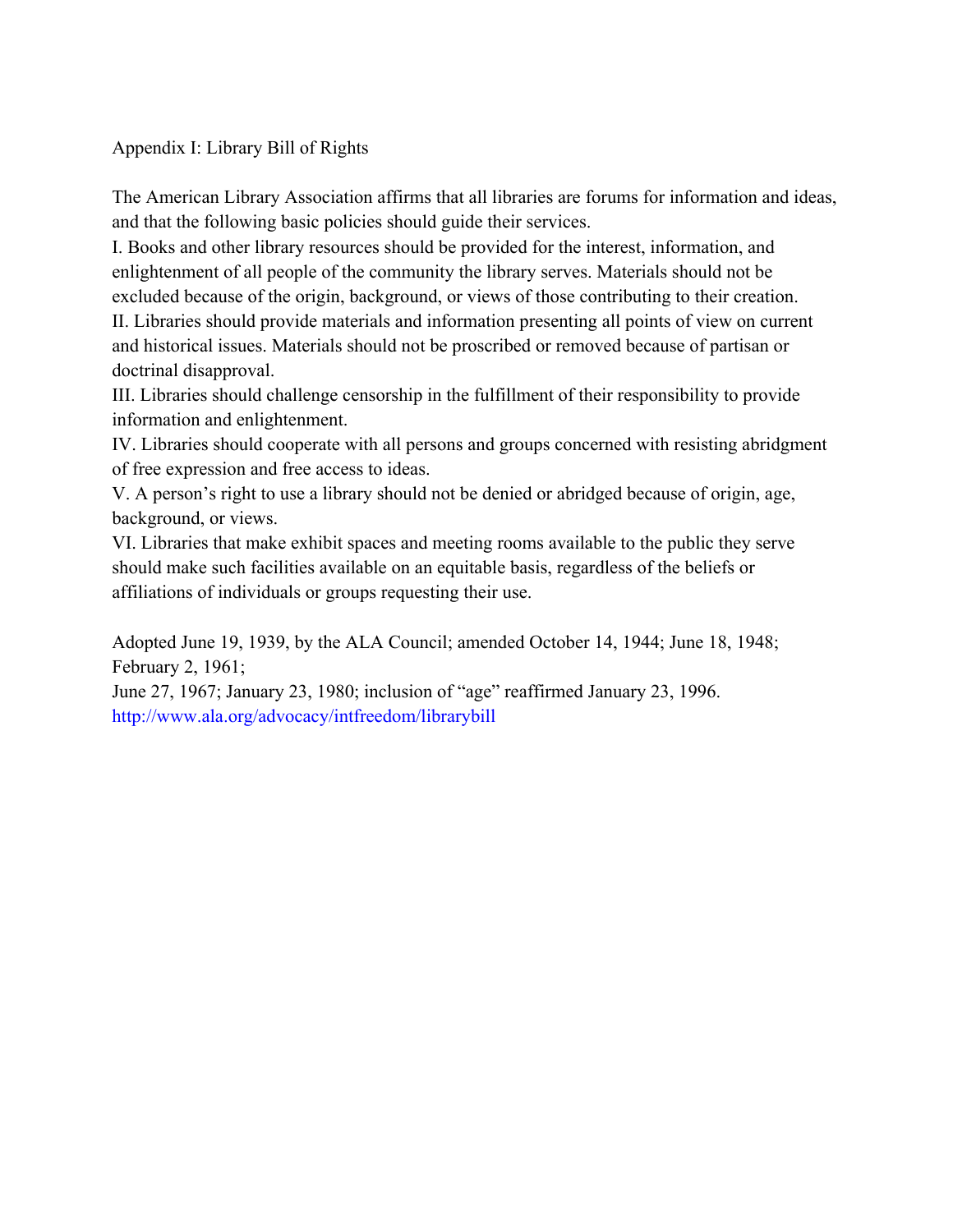#### Appendix II: Freedom to Read Statement

The freedom to read is essential to our democracy. It is continuously under attack. Private groups and public authorities in various parts of the country are working to remove or limit access to reading materials, to censor content in schools, to label "controversial" views, to distribute lists of "objectionable" books or authors, and to purge libraries. These actions apparently rise from a view that our national tradition of free expression is no longer valid; that censorship and suppression are needed to counter threats to safety or national security, as well as to avoid the subversion of politics and the corruption of morals. We, as individuals devoted to reading and as librarians and publishers responsible for disseminating ideas, wish to assert the public interest in the preservation of the freedom to read.

Most attempts at suppression rest on a denial of the fundamental premise of democracy: that the ordinary individual, by exercising critical judgment, will select the good and reject the bad. We trust Americans to recognize propaganda and misinformation, and to make their own decisions about what they read and believe. We do not believe they are prepared to sacrifice their heritage of a free press in order to be "protected" against what others think may be bad for them. We believe they still favor free enterprise in ideas and expression.

These efforts at suppression are related to a larger pattern of pressures being brought against education, the press, art and images, films, broadcast media, and the Internet. The problem is not only one of actual censorship. The shadow of fear cast by these pressures leads, we suspect, to an even larger voluntary curtailment of expression by those who seek to avoid controversy or unwelcome scrutiny by government Officials.

Such pressure toward conformity is perhaps natural to a time of accelerated change. And yet suppression is never more dangerous than in such a time of social tension. Freedom has given the United States the elasticity to endure strain. Freedom keeps open the path of novel and creative solutions, and enables change to come by choice. Every silencing of a heresy, every enforcement of an orthodoxy, diminishes the toughness and resilience of our society and leaves it less able to deal with controversy and difference.

Now as always in our history, reading is among our greatest freedoms. The freedom to read and write is almost the only means for making generally available ideas or manners of expression that can initially command only a small audience. The written word is the natural medium for the new idea and the untried voice from which come the original contributions to social growth. It is essential to the extended discussion that serious thought requires, and to the accumulation of knowledge and ideas into organized collections.

We believe that free communication is essential to the preservation of a free society and a creative culture. We believe that these pressures toward conformity present the danger of limiting the range and variety of inquiry and expression on which our democracy and our culture depend. We believe that every American community must jealously guard the freedom to publish and to circulate, in order to preserve its own freedom to read. We believe that publishers and librarians have a profound responsibility to give validity to that freedom to read by making it possible for the readers to choose freely from a variety of offerings.

The freedom to read is guaranteed by the Constitution. Those with faith in free people will stand firm on these constitutional guarantees of essential rights and will exercise the responsibilities that accompany these rights. We therefore affirm these propositions:

1. *It is in the public interest for publishers and librarians to make available the widest diversity of views and expressions, including those that are unorthodox, unpopular, or considered dangerous by the Majority.*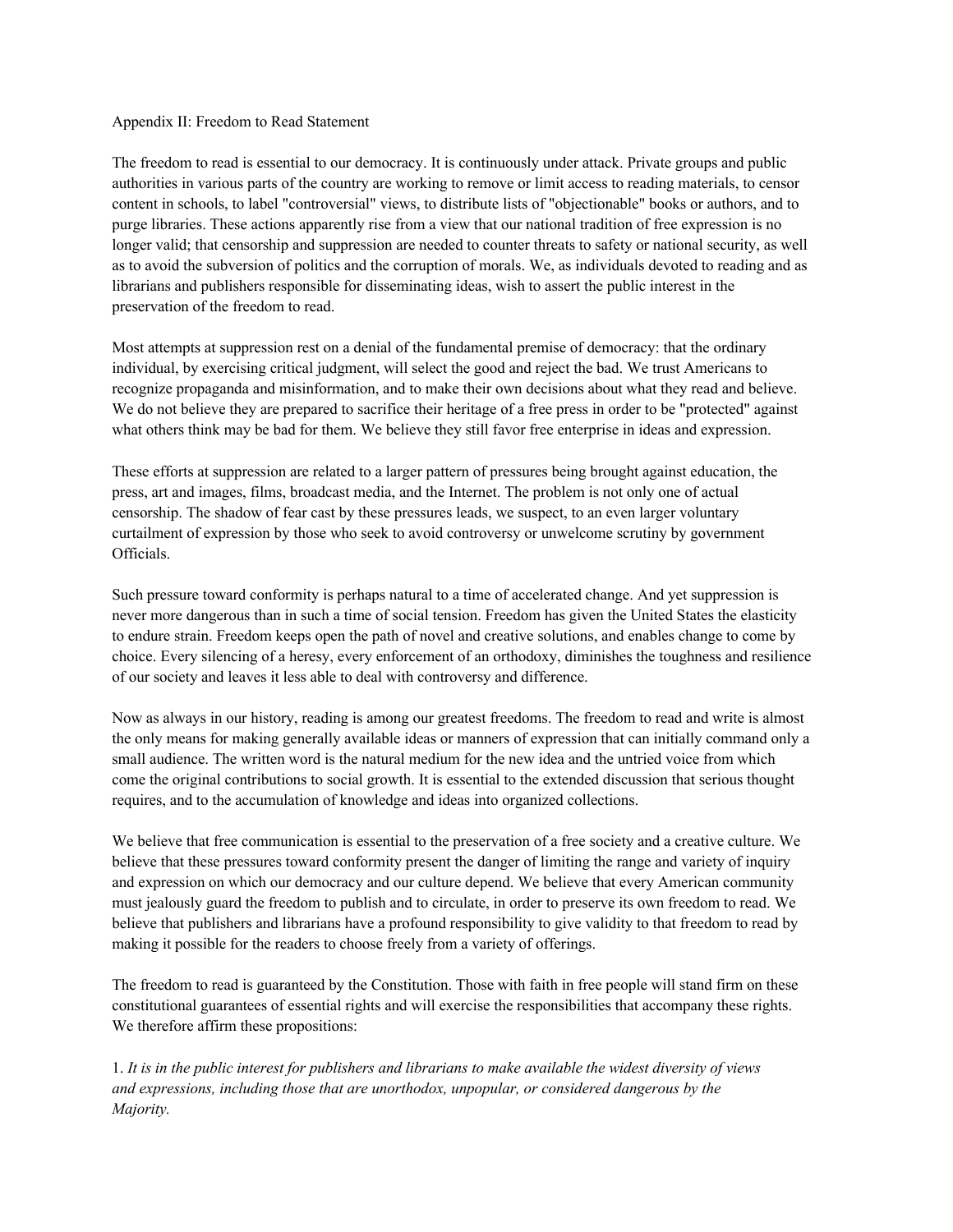Creative thought is by definition new, and what is new is different. The bearer of every new thought is a rebel until that idea is refined and tested. Totalitarian systems attempt to maintain themselves in power by the ruthless suppression of any concept that challenges the established orthodoxy. The power of a democratic system to adapt to change is vastly strengthened by the freedom of its citizens to choose widely from among conflicting opinions offered freely to them. To stifle every nonconformist idea at birth would mark the end of the democratic process. Furthermore, only through the constant activity of weighing and selecting can the democratic mind attain the strength demanded by times like these. We need to know not only what we believe but why we believe it.

2. *Publishers, librarians, and booksellers do not need to endorse every idea or presentation they make available. It would conflict with the public interest for them to establish their own political, moral, or aesthetic views as a standard for determining what should be published or circulated.*

Publishers and librarians serve the educational process by helping to make available knowledge and ideas required for the growth of the mind and the increase of learning. They do not foster education by imposing as mentors the patterns of their own thought. The people should have the freedom to read and consider a broader range of ideas than those that may be held by any single librarian or publisher or government or church. It is wrong that what one can read should be confined to what another thinks Proper.

3. *It is contrary to the public interest for publishers or librarians to bar access to writings on the basis of the personal history or political affiliations of the author.*

No art or literature can flourish if it is to be measured by the political views or private lives of its creators. No society of free people can flourish that draws up lists of writers to whom it will not listen, whatever they may have to say.

#### 4. *There is no place in our society for efforts to coerce the taste of others, to confine adults to the reading matter deemed suitable for adolescents, or to inhibit the efforts of writers to achieve artistic expression.*

To some, much of modern expression is shocking. But is not much of life itself shocking? We cut off literature at the source if we prevent writers from dealing with the stuff of life. Parents and teachers have a responsibility to prepare the young to meet the diversity of experiences in life to which they will be exposed, as they have a responsibility to help them learn to think critically for themselves. These are affirmative responsibilities, not to be discharged simply by preventing them from reading works for which they are not yet prepared. In these matters values differ, and values cannot be legislated; nor can machinery be devised that will suit the demands of one group without limiting the freedom of others.

#### 5. *It is not in the public interest to force a reader to accept the prejudgment of a label characterizing any expression or its author as subversive or dangerous.*

The ideal of labeling presupposes the existence of individuals or groups with wisdom to determine by authority what is good or bad for others. It presupposes that individuals must be directed in making up their minds about the ideas they examine. But Americans do not need others to do their thinking for them.

6. *It is the responsibility of publishers and librarians, as guardians of the people's freedom to read, to contest encroachments upon that freedom by individuals or groups seeking to impose their own*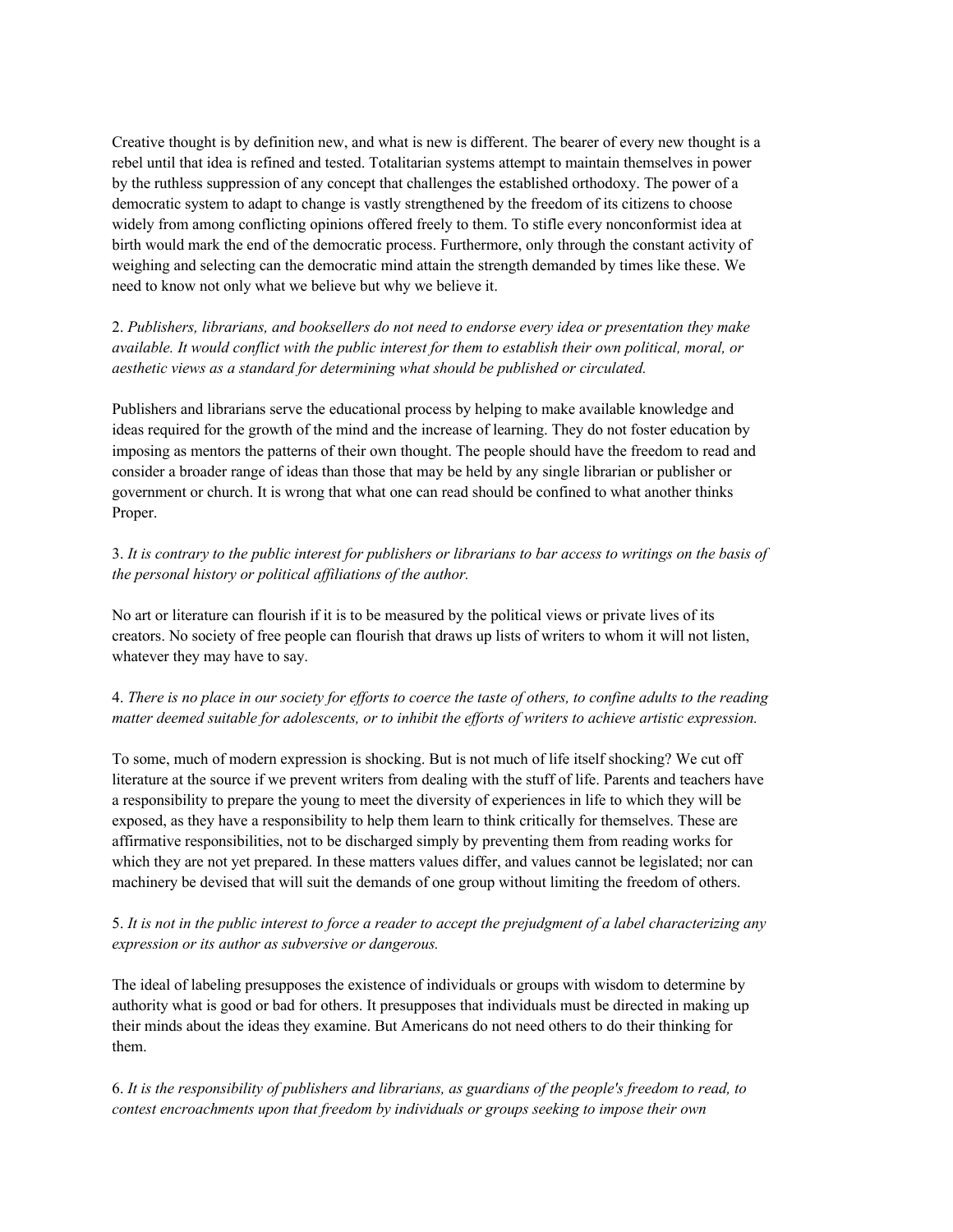*standards or tastes upon the community at large; and by the government whenever it seeks to reduce or deny public access to public information.*

It is inevitable in the give and take of the democratic process that the political, the moral, or the aesthetic concepts of an individual or group will occasionally collide with those of another individual or group. In a free society individuals are free to determine for themselves what they wish to read, and each group is free to determine what it will recommend to its freely associated members. But no group has the right to take the law into its own hands, and to impose its own concept of politics or morality upon other members of a democratic society. Freedom is no freedom if it is accorded only to the accepted and the inoffensive. Further, democratic societies are more safe, free, and creative when the free flow of public information is not restricted by governmental prerogative or self-censorship.

7. *It is the responsibility of publishers and librarians to give full meaning to the freedom to read by providing books that enrich the quality and diversity of thought and expression. By the exercise of this affirmative responsibility, they can demonstrate that the answer to a "bad" book is a good one, the answer to a "bad" idea is a good one.*

The freedom to read is of little consequence when the reader cannot obtain matter fit for that reader's purpose. What is needed is not only the absence of restraint, but the positive provision of opportunity for the people to read the best that has been thought and said. Books are the major channel by which the intellectual inheritance is handed down, and the principal means of its testing and growth. The defense of the freedom to read requires of all publishers and librarians the utmost of their faculties, and deserves of all Americans the fullest of their support.

We state these propositions neither lightly nor as easy generalizations. We here stake out a lofty claim for the value of the written word. We do so because we believe that it is possessed of enormous variety and usefulness, worthy of cherishing and keeping free. We realize that the application of these propositions may mean the dissemination of ideas and manners of expression that are repugnant to many persons. We do not state these propositions in the comfortable belief that what people read is unimportant. We believe rather that what people read is deeply important; that ideas can be dangerous; but that the suppression of ideas is fatal to a democratic society. Freedom itself is a dangerous way of life, but it is ours.

This statement was originally issued in May of 1953 by the Westchester Conference of the American Library Association and the American Book Publishers Council, which in 1970 consolidated with the American Educational Publishers Institute to become the Association of American Publishers.

Adopted June 25, 1953, by the ALA Council and the AAP Freedom to Read Committee; amended January 28, 1972; January 16, 1991; July 12, 2000; June 30, 2004.

A Joint Statement by: American Library Association Association of American Publishers

Subsequently endorsed by: American Booksellers Foundation for Free Expression The Association of American University Presses, Inc. The Children's Book Council Freedom to Read Foundation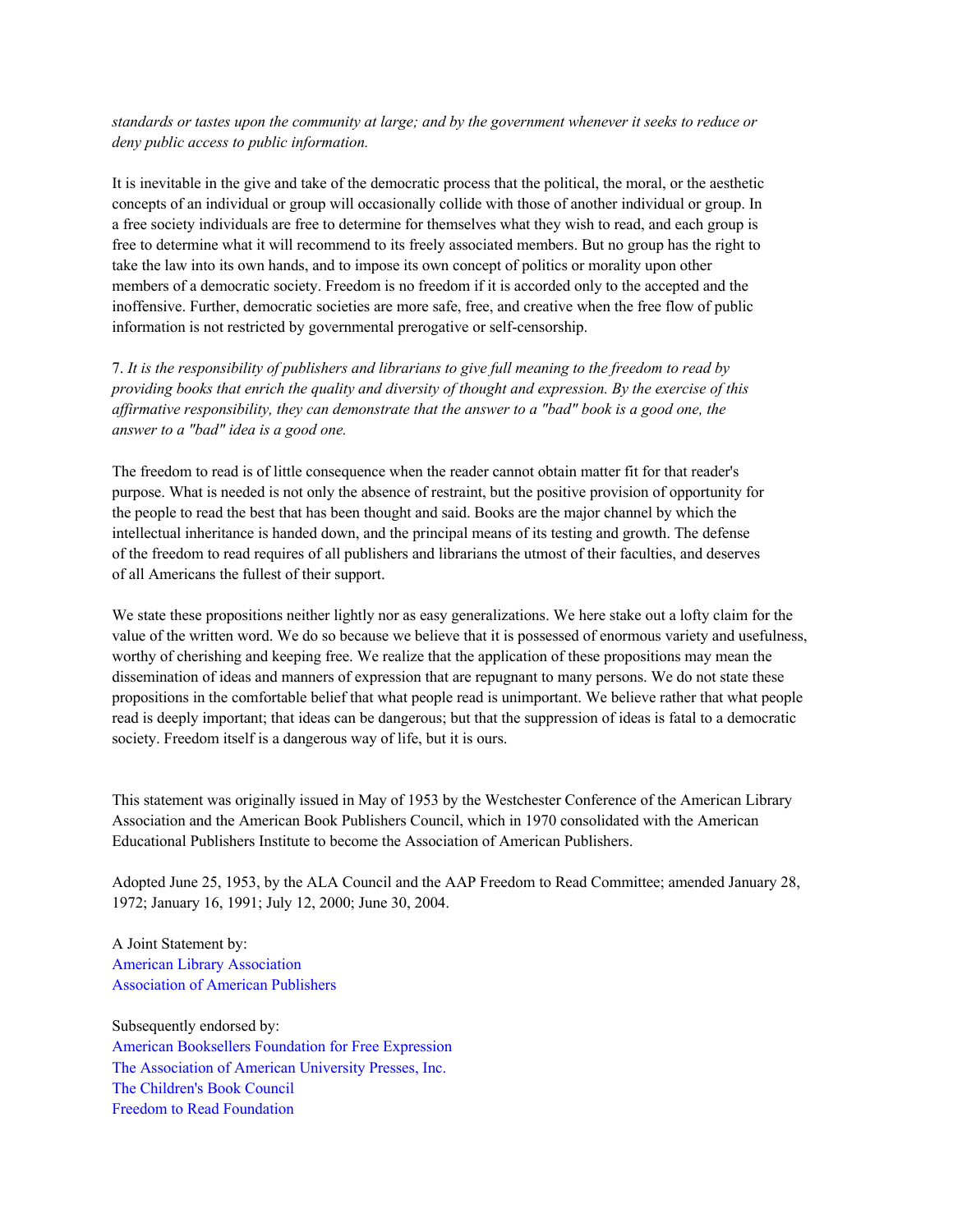Appendix III: Freedom to View Statement

The FREEDOM TO VIEW, along with the freedom to speak, to hear, and to read, is protected by the First Amendment to the Constitution of the United States. In a free society, there is no place for censorship of any medium of expression. Therefore these principles are affirmed:

1. To provide the broadest access to film, video, and other audiovisual materials because they are a means for the communication of ideas. Liberty of circulation is essential to insure the constitutional guarantees of freedom of expression.

2. To protect the confidentiality of all individuals and institutions using film, video, and other audiovisual materials.

3. To provide film, video, and other audiovisual materials which represent a diversity of views and expression. Selection of a work does not constitute or imply agreement with or approval of the content.

4. To provide a diversity of viewpoints without the constraint of labeling or prejudging film, video, or other audiovisual materials on the basis of the moral, religious, or political beliefs of the producer or filmmaker or on the basis of controversial content.

5. To contest vigorously, by all lawful means, every encroachment upon the public's freedom to view. This statement was originally drafted by the Freedom to View Committee of the American Film and Video Association (formerly the Educational Film Library Association) and was adopted by the AFVA Board of Directors in February 1979. This statement was updated and approved by the AFVA Board of Directors in 1989.

http://www.ala.org/vrt/professionalresources/vrtresources/freedomtoview